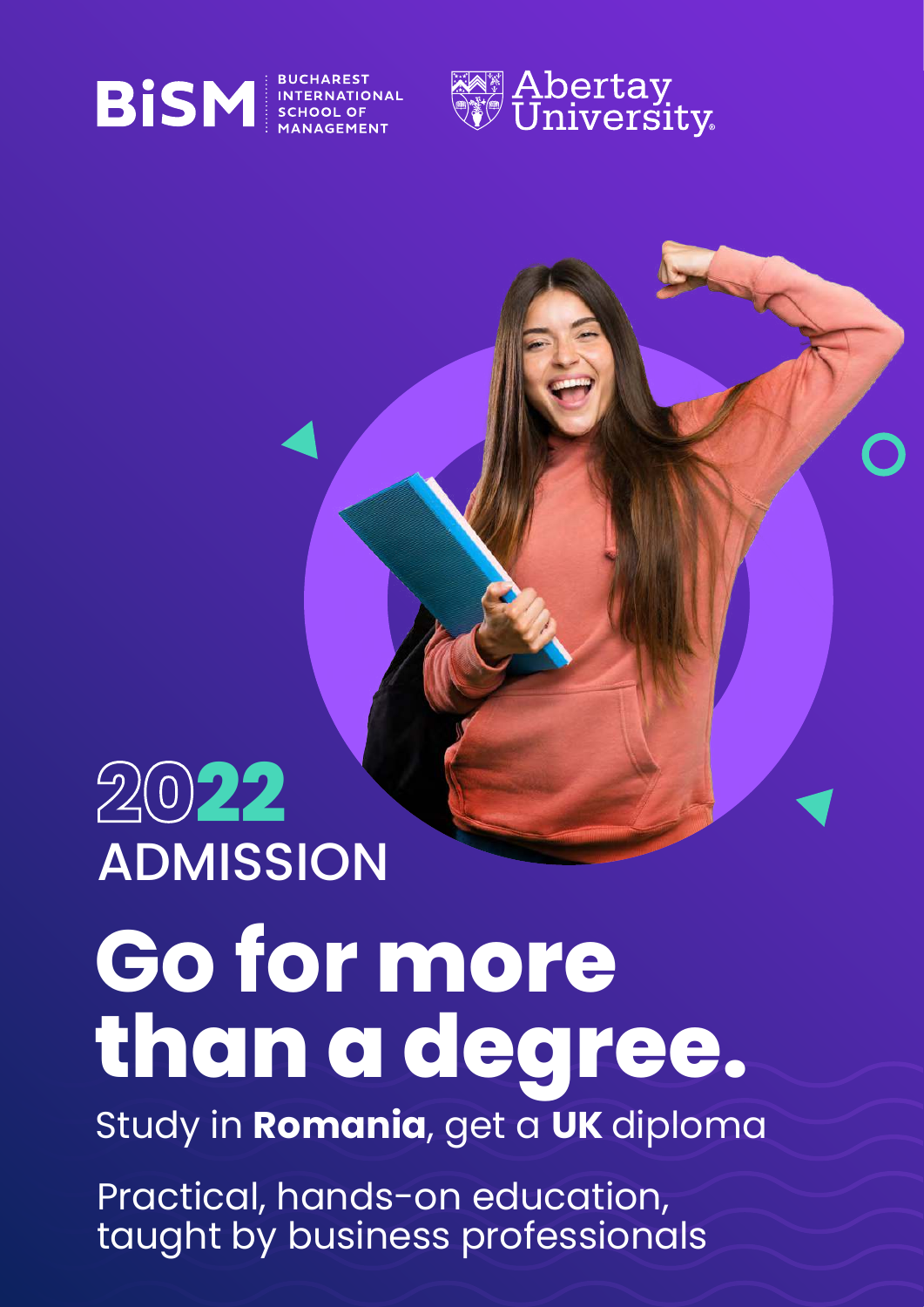### **Enter a new era of business education**

The BISM undergraduate programs offer you a mix of international experience and local know-how, by bringing together lecturers from all around the world. The curriculum is designed to prepare you for a career in three major areas of business.

The 3-year accredited programs you can choose from include:

- **01 Business Management**
- **02 Digital Marketing and Business Management**
- **03 Accounting and Finance with Business Analytics**

*Applications are currently open!*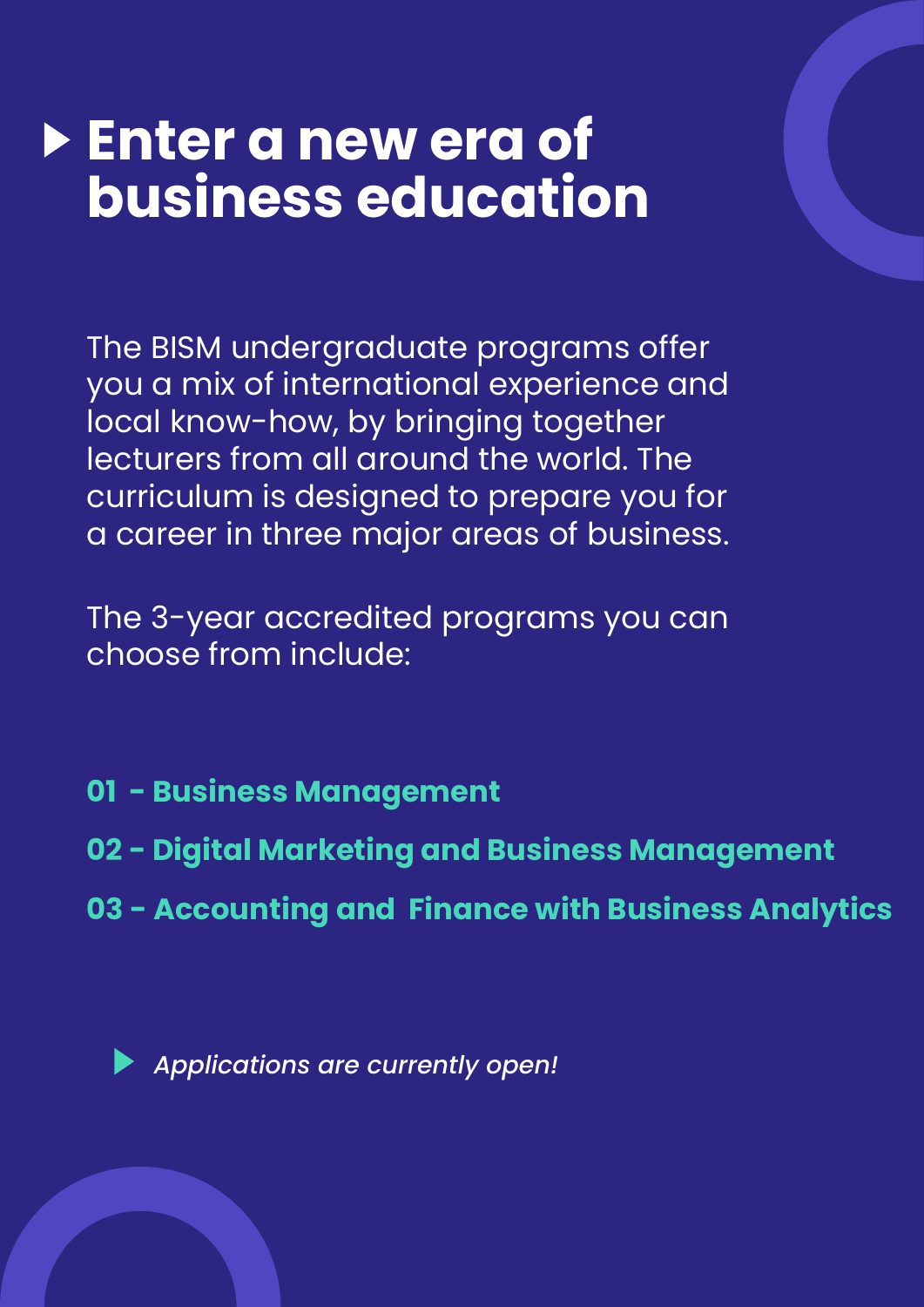# **Start your career journey the right way**

The business environment keeps on changing and so does the jobs market. How can you prepare today for what's going to happen in 3 years? Is academic education the one that will prepare you to face the future?

It will be if you choose right. Lead the way with confidence, get not just a diploma, but start a career path and build on it.

**We've partnered with Abertay University to deliver these exciting international degrees. Our focus is on the practical side of teaching and for placing the student experience at the core of their programs. The strong links with the industry are added through a line-up of teachers formed of industry professionals, who complement** 

**learning with their experience of applying things. All of this with an international degree to prepare you better for a future career and make you stand out.**

**Now it's your time to make the right choice. For you and for your future.**



**Denisa** Nuber *Director of Education*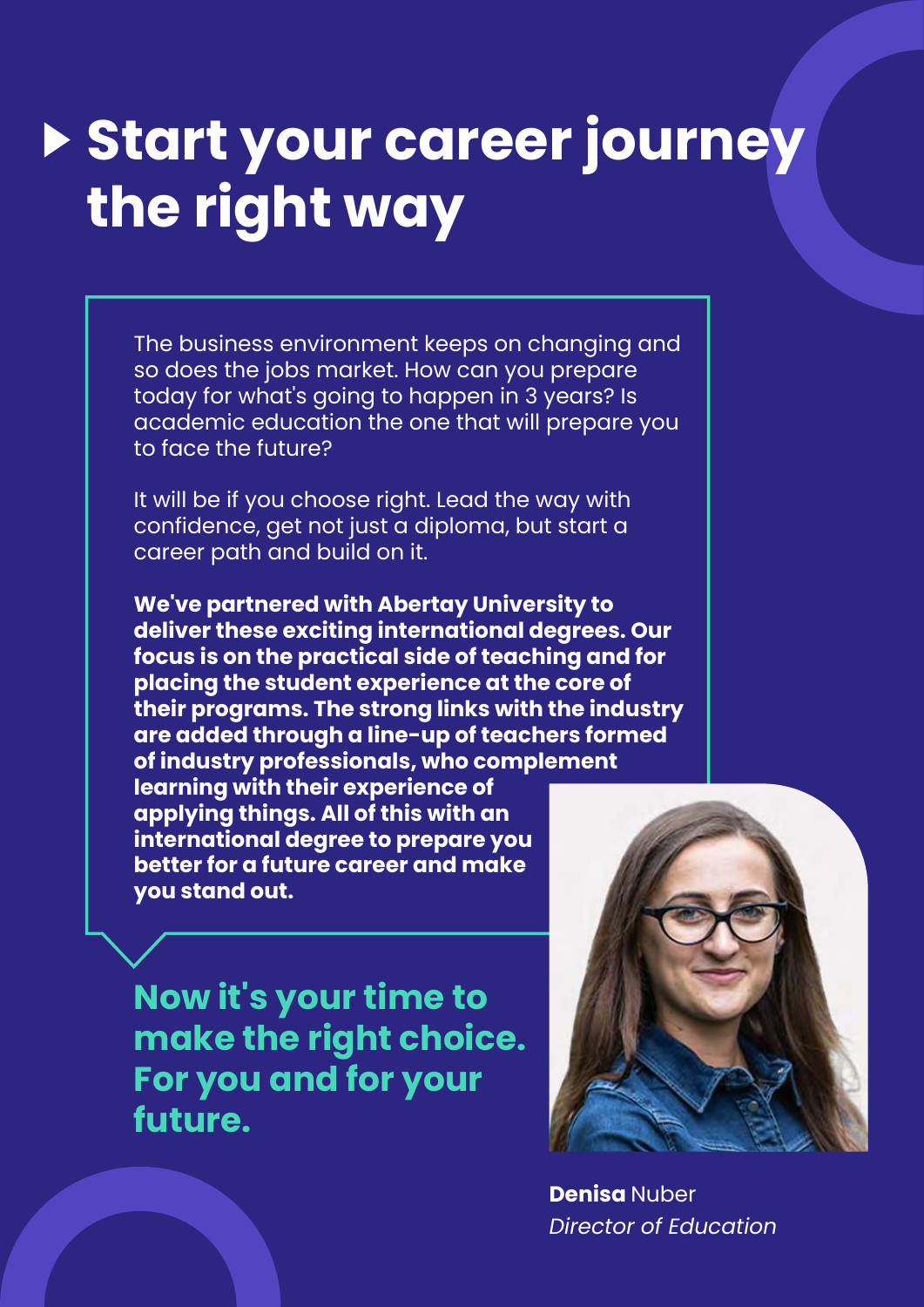The program is offered jointly by **BISM (former MSM Romania) and Abertay University.**



BISM (Bucharest International School of Management) is working with internationally renowned universities like Maastricht School of Management for executive education, hence, delivering business studies for professionals of all ages and areas since 2010, or Abertay University for the undergraduate programs.Throughout the years, over 400 students graduated from the school's programs. BISM brings together people who share the same values: integrity, the openness to self-reflect, the constant need to self-develop, respect for society, proactive optimism, and the courage to challenge the status-quo.

BISM delivers programs for business professionals (Executive MBA, Fast Track Management Program), young professionals and fresh graduates (Master in Management) and high school graduates (undergraduate programs in Business Management, Digital Marketing & Business Management and Accounting & Finance with Business Analytics).



Abertay University is a modern university located in the heart of Dundee, Scotland. It has over 4,500 enrolled students, with staff and students from over 60 countries.

Abertay has been a leader in enabling access to university and preparing students for careers for over 25 years. Its continuous focus on first-rate education has resulted in the University being awarded UK University of the Year for Teaching Quality by The Times and Sunday Times Good University Guide 2021. It has also been ranked Top 10 in the UK for Student Satisfaction with Teaching, Course and Feedback (Guardian University Guide 2020) and in the Top 10 UK Universities for Student Satisfaction (National Student Survey 2020).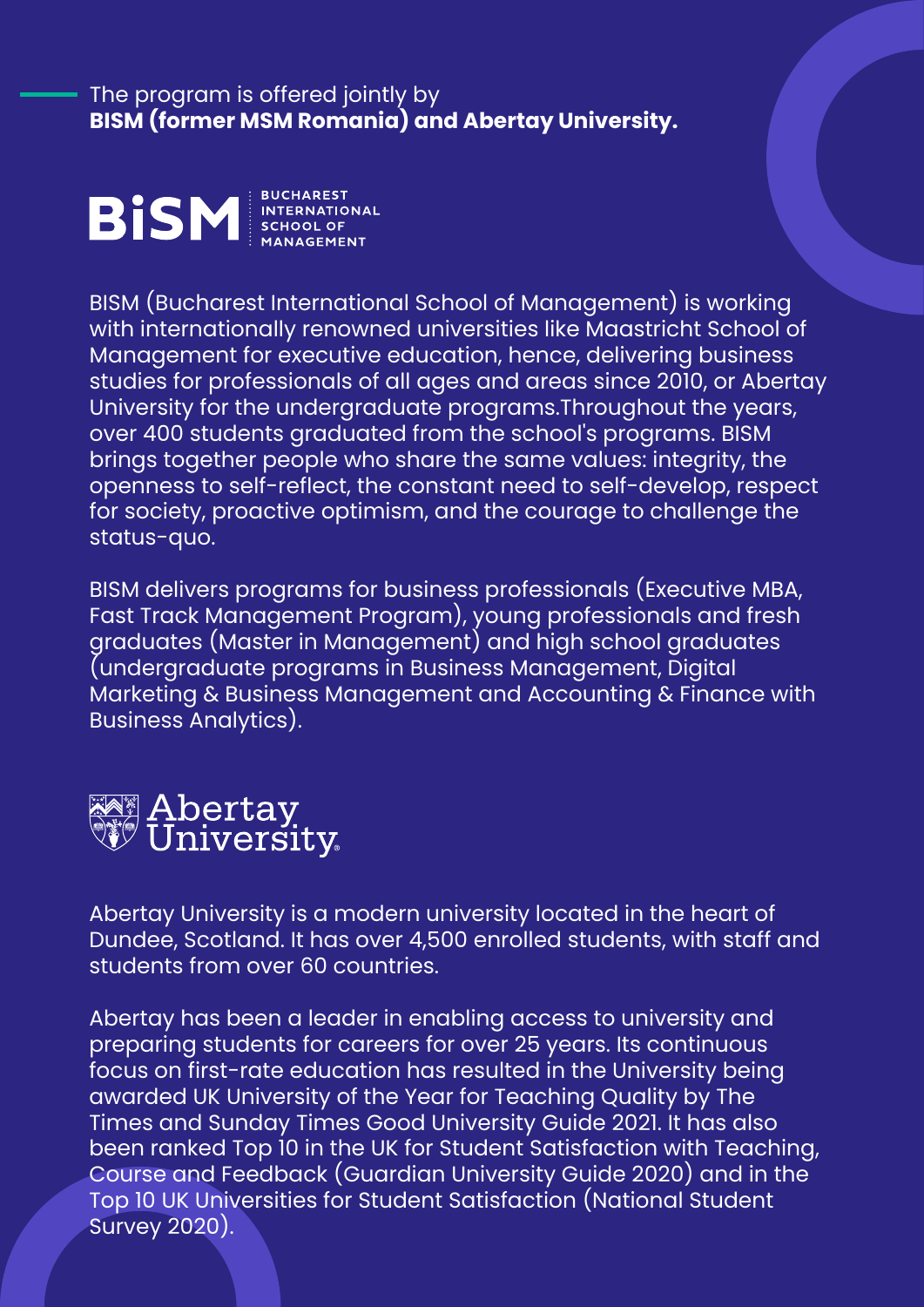リノ

**We offer UK degrees, with UK diplomas, delivered at UK academic standards of excellence. We deliver these programs here, in Bucharest, with a mix of international and Romanian lecturers, experienced both in business and academia.**



**Radu** Atanasiu *Associate Dean for Academic Affairs*

**Each program prepares the student in a tailored mix of subjects, with a significant practical component, for a successful business career.**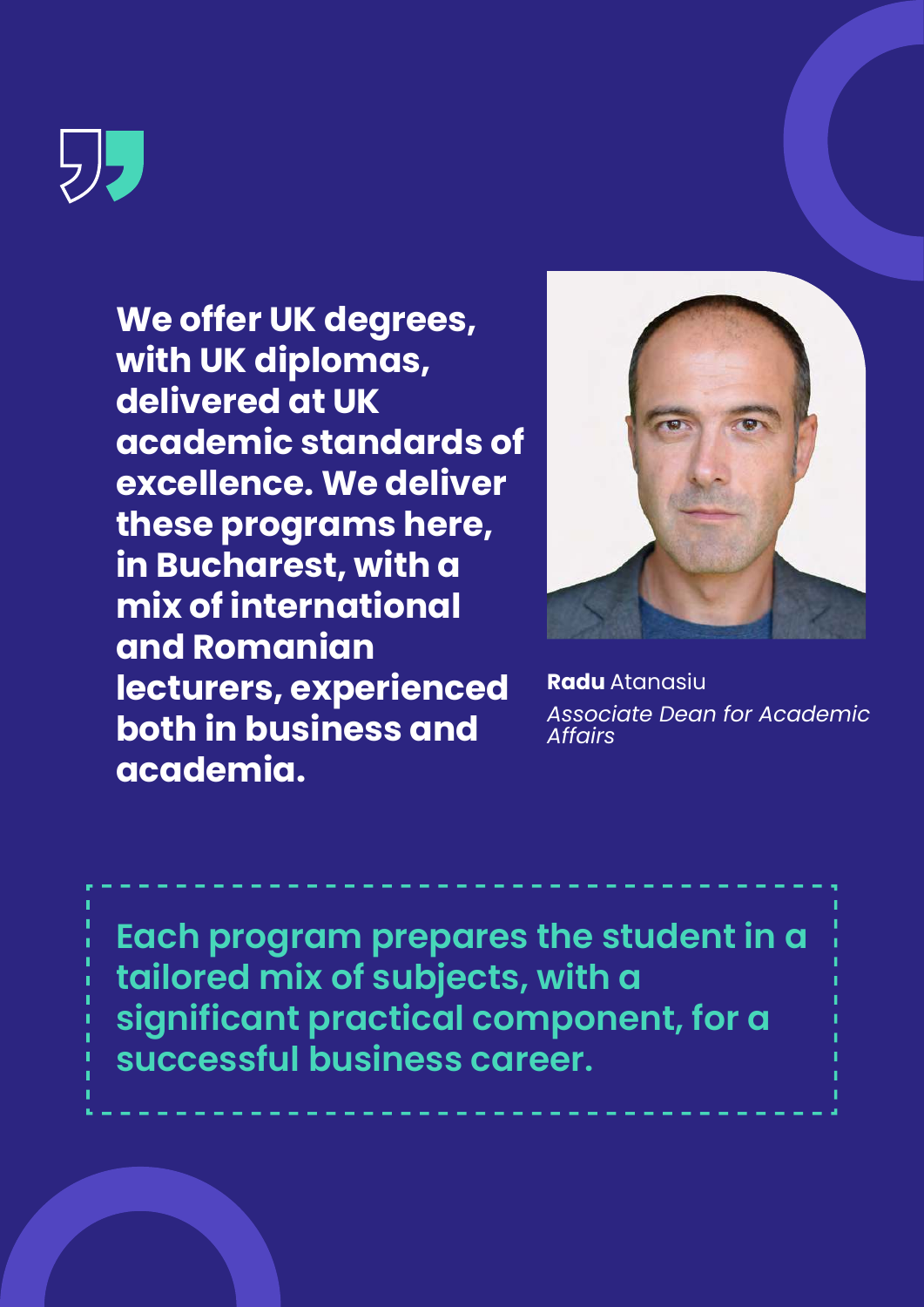

Programs

# **Business Management**

**What are the organisational challenges presented by shifting markets, ever-changing business models and emerging technologies?**

Prepare to gain a clear understanding of the ways in which complex organisations work by choosing a fascinating degree designed to give you a head start in the business world.

This degree has been created with employability in mind. It prepares you for work by developing the knowledge you need, and combines it with the skills required to meet the business and management needs of any organisation.

#### **Year 1**

Business Analytics Theory and Practice in HRM People, Planet, Profit Project Management Researching Business & Innovation Digital Marketing Principles

#### **Year 2**

Digital Business Strategy Corporate Finance Business & Environmental **Sustainability** Ethical Business in Society Financial Markets Entrepreneurship & Business Start-Up

#### **Year 3**

Advanced Professional Practice Strategic & Operations Management Prescriptive Analytics Innovating for Growth International Business & Management Contemporary Issues Research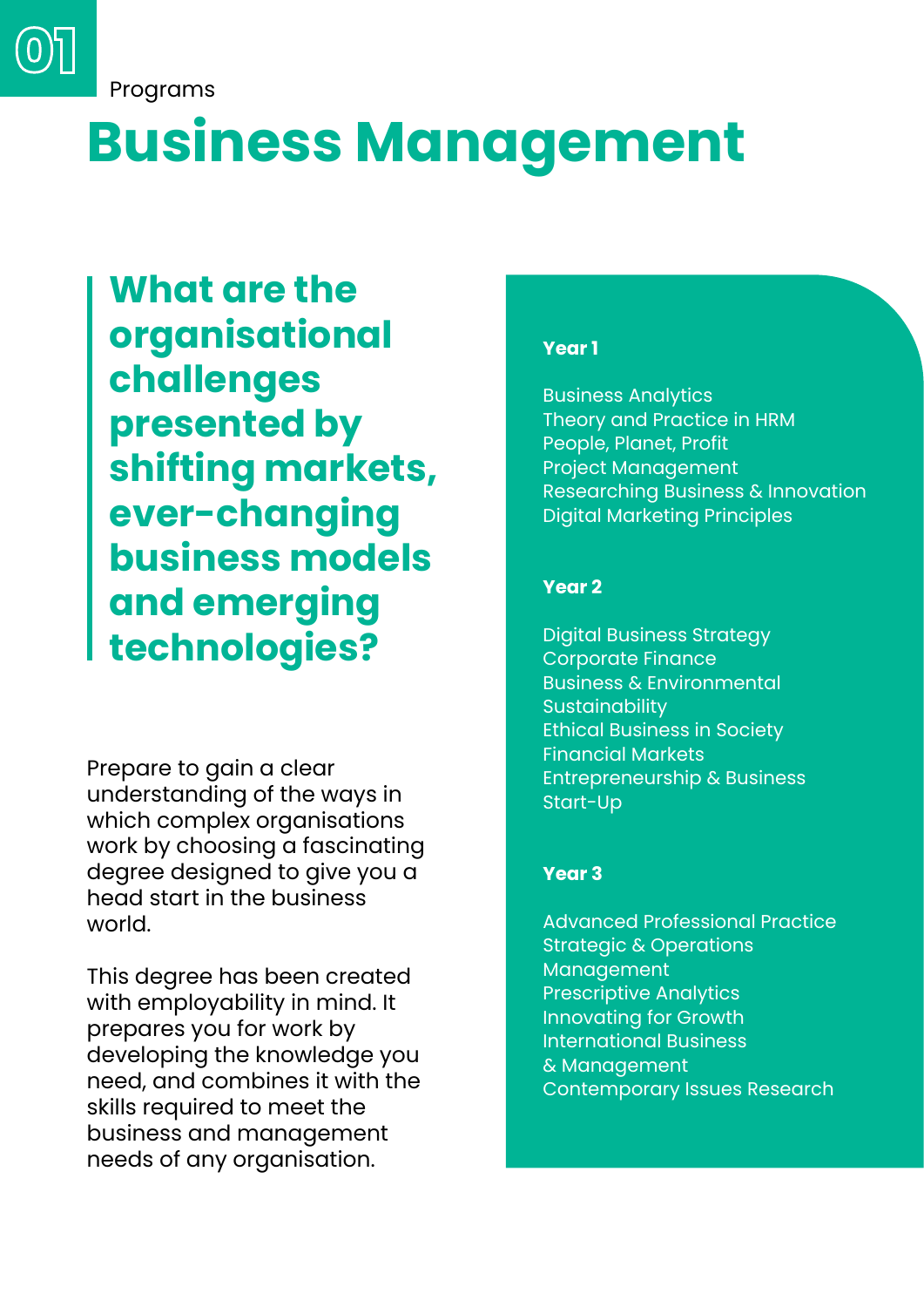

Programs

# **Digital Marketing and Business Management**

**From viral videos to influencers promoting their favourite products, you've seen and shared the work of digital marketers. Learn how to use data to get a deep understanding of consumers and create engaging marketing strategies across digital platforms.**

At the same time, you'll learn all the different business functions and gain an appreciation of how closely business and marketing decisions intertwine. There is a huge demand for digital marketers and social media managers, so why not become a well-qualified digital marketing specialist with core business skills, and join them?

*Accreditation:* The Chartered Institute of Marketing



#### **Year 1**

Business Analytics Theory and Practice in HRM People, Planet, Profit Project Management Researching Business & Innovation Digital Marketing Campaigns Digital Marketing Principles

#### **Year 2**

Digital Business Strategy Market Intelligence & Consumer Behaviour Customer Relationship Management Marketing Communication & Design Brand Management Entrepreneurship & Business Start-Up

#### **Year 3**

Strategic marketing Strategic & Operations Management Prescriptive Analytics Innovating for Growth Computational Analytics Digital PR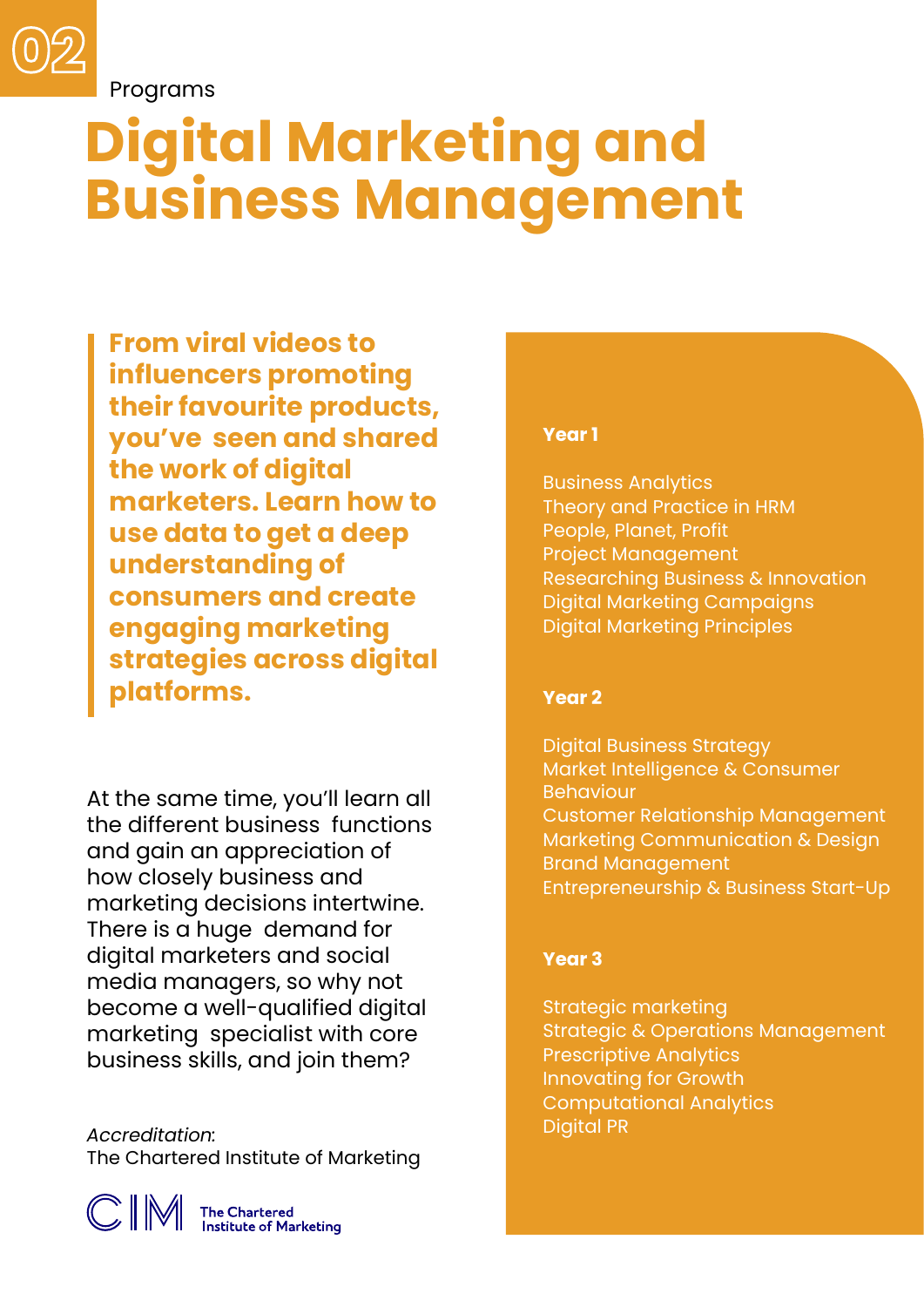

Programs

# **Accounting and Finance with Business Analytics**

**Business Analytics is an essential skill in the current digital business environment. Upon graduation, you'll be equipped with the knowledge you need for a career in accountancy, taxation, auditing and corporate finance.**

There's a critical need for people who can understand and analyse data strategically in order to enhance business opportunities. This sits perfectly with Accounting and Finance, giving you the ability to interpret findings clearly and effectively.

#### **Year 1**

Business Analytics Financial & Management Accounting People, Planet, Profit Intro to Accounting Management Accounting Researching Business & Innovation Financial Accounting

#### **Year 2**

Digital Business Strategy Corporate Finance Advanced Management Accounting International Financial Accounting Financial Markets Entrepreneurship & Business Start-Up

#### **Year 3**

Advanced International Financial Accounting International Financial Management Prescriptive Analytics Innovating for Growth Computational Analytics Contemporary Issues Research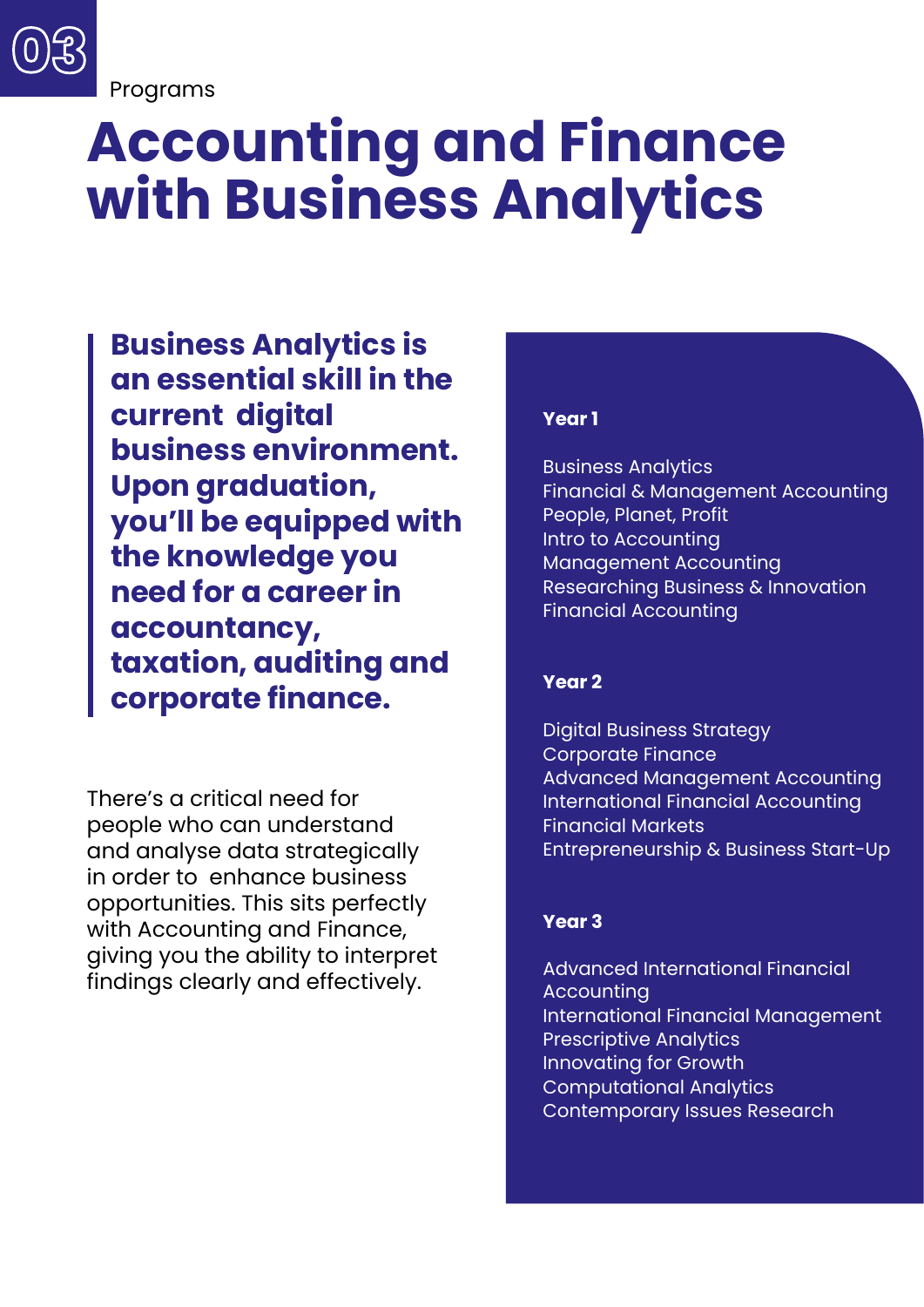# **Why study at BISM?**

- Get a **UK degree and study in Romania**, experiencing two cultures throughout your studies
- Learn from **lecturers from the UK and Romania,** with extensive academic and business experience
- Practice your recently acquired know-how in **company internships**, facilitated by the school
- Work on **both your hard skills and soft skills** through a curriculum designed to prepare you for the real requirements of the business world
- Enter **a community of over 400 business professionals** and experience the benefits of networking with a diverse range of managers
- Get **exclusive access to community events** hosted by renowned business leaders

**I wanted to have an international experience, but I still wanted to be involved in the life of the community in Bucharest. When I found out that there is an international program in Bucharest, I was very happy and this why I chose it.**



**Livia** Florea *Master Graduate*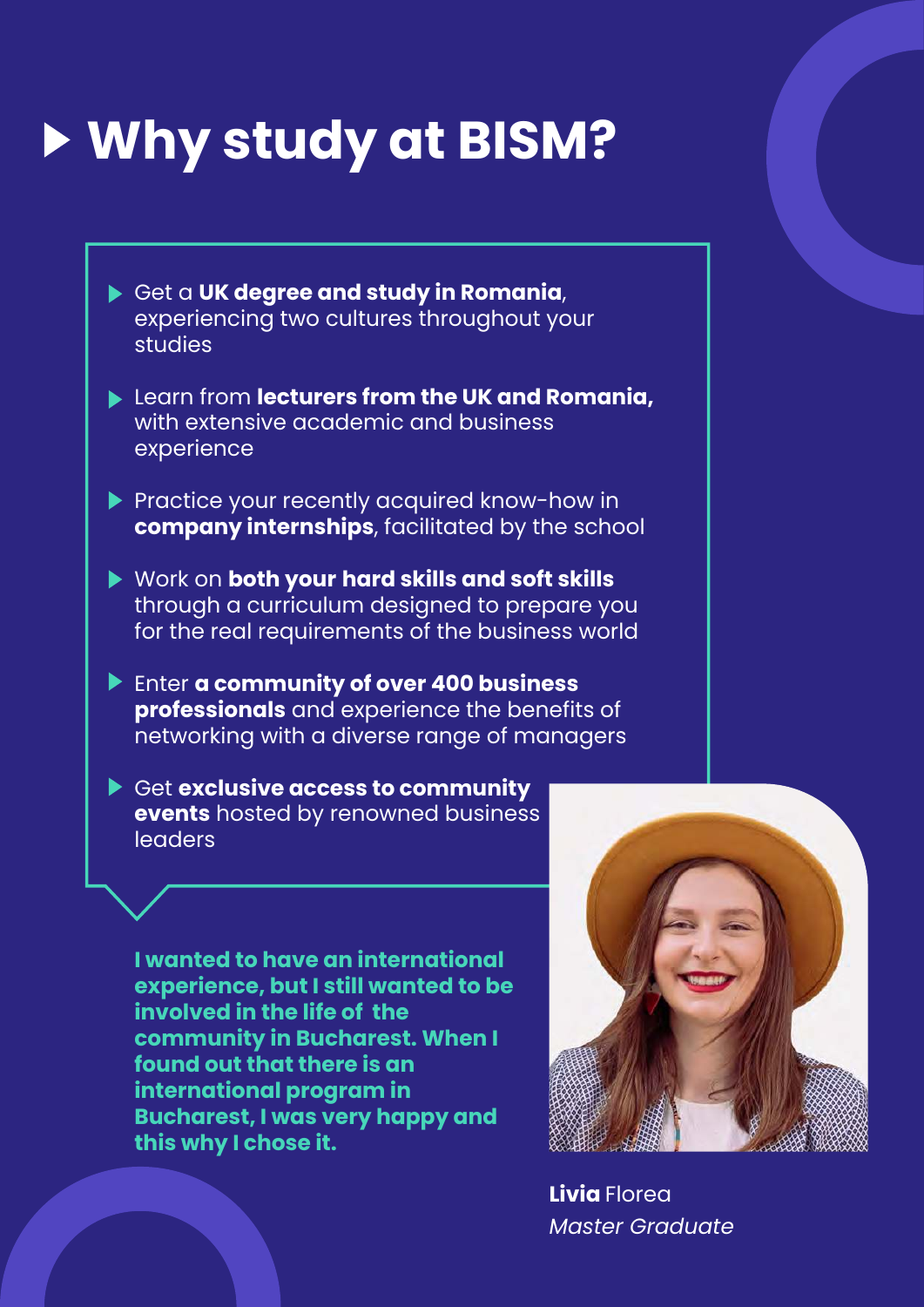### **Requirements & Application process**

Applications are currently open for all 3 undergraduate programs (Business Management, Digital Marketing and Business Management and Accounting and Finance with Business Analytics) and are processed upon receipt.

The final deadline for applications is 31 August.

The courses start in September and have a duration of 3 years, at the end of which you will receive a Bachelor's Degree offered by Abertay University, UK.

For more details about the application process, entry requirements and documents, please contact us at info@bism.ro.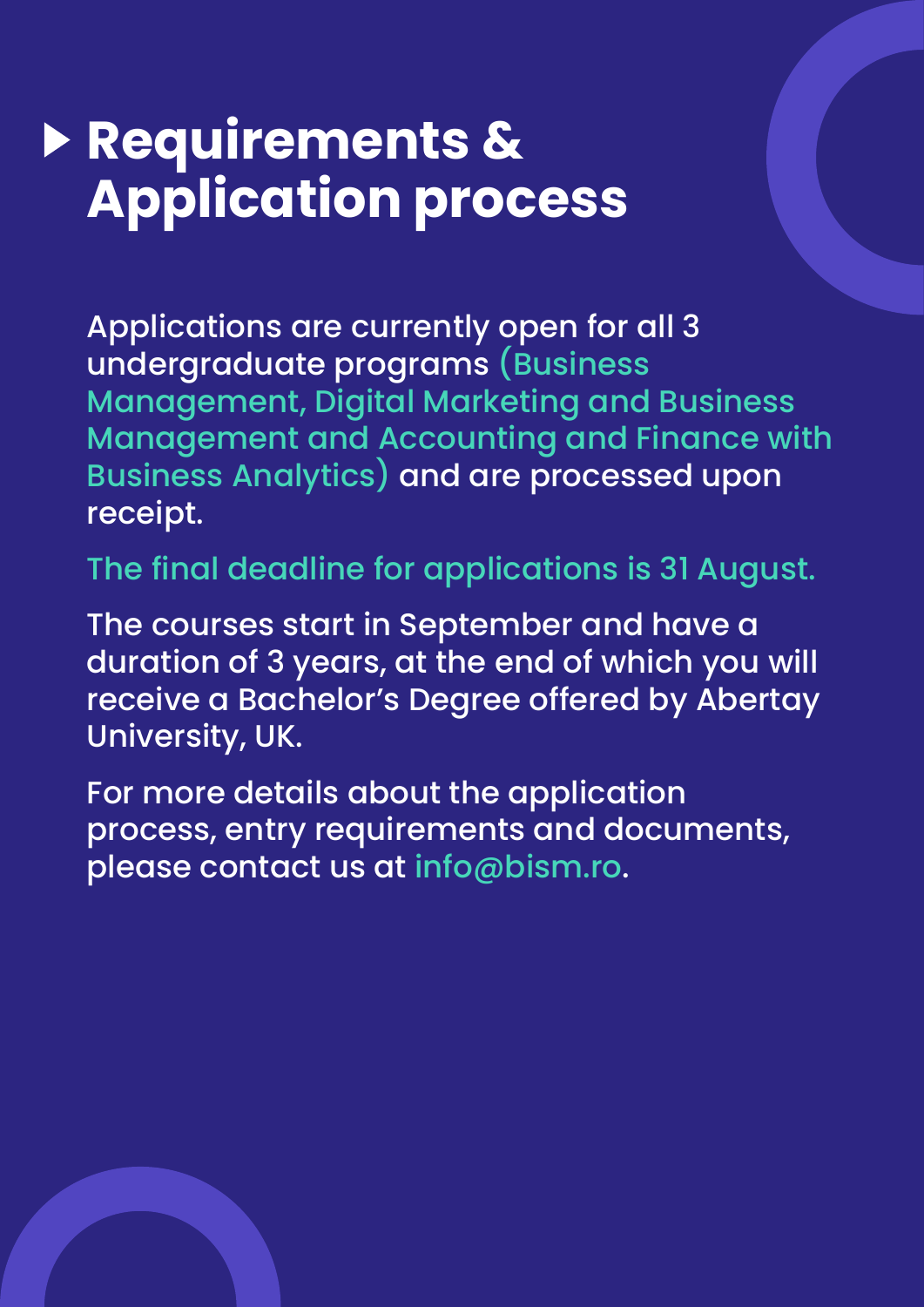### **Terms Overview**

### **2022-2023\***

| <b>Intro week</b>                     | Monday, 19 septembrie – Friday, 23 septembrie |
|---------------------------------------|-----------------------------------------------|
| <b>Term1</b>                          | Monday, 26 September - Friday, 16 December    |
| <b>Vacation</b>                       | Monday, 19 December - Friday, 6 January       |
| <b>End of Term 1 &amp; Exam weeks</b> | Monday, 9 January - Friday, 27 January        |
| <b>Term Break</b>                     | Monday, 30 January - Friday, 3 February       |
| <b>Term 2</b>                         | Monday, 6 February - Friday, 7 April          |
| <b>Vacation</b>                       | Monday, 10 April - Friday, 21 April           |
| <b>End of Term 2 &amp; Exam weeks</b> | Monday, 24 April - Friday, 2 June             |
| <b>Summer internships</b>             | June                                          |

### **2023-2024\***

| <b>Term1</b>                          | Monday, 25 September - Friday, 15 December |
|---------------------------------------|--------------------------------------------|
| <b>Vacation</b>                       | Monday, 18 December - Friday, 5 January    |
| <b>End of Term 1 &amp; Exam weeks</b> | Monday, 8 January - Friday, 26 January     |
| <b>Term Break</b>                     | Monday, 29 January - Friday, 2 February    |
| <b>Term 2</b>                         | Monday, 5 February- Friday, 26 April       |
| <b>Vacation</b>                       | Monday, 29 April - Friday, 10 May          |
| <b>End of Term 2 &amp; Exam weeks</b> | Monday, 13 May - Friday, 31 May            |
| <b>Summer internships</b>             | June                                       |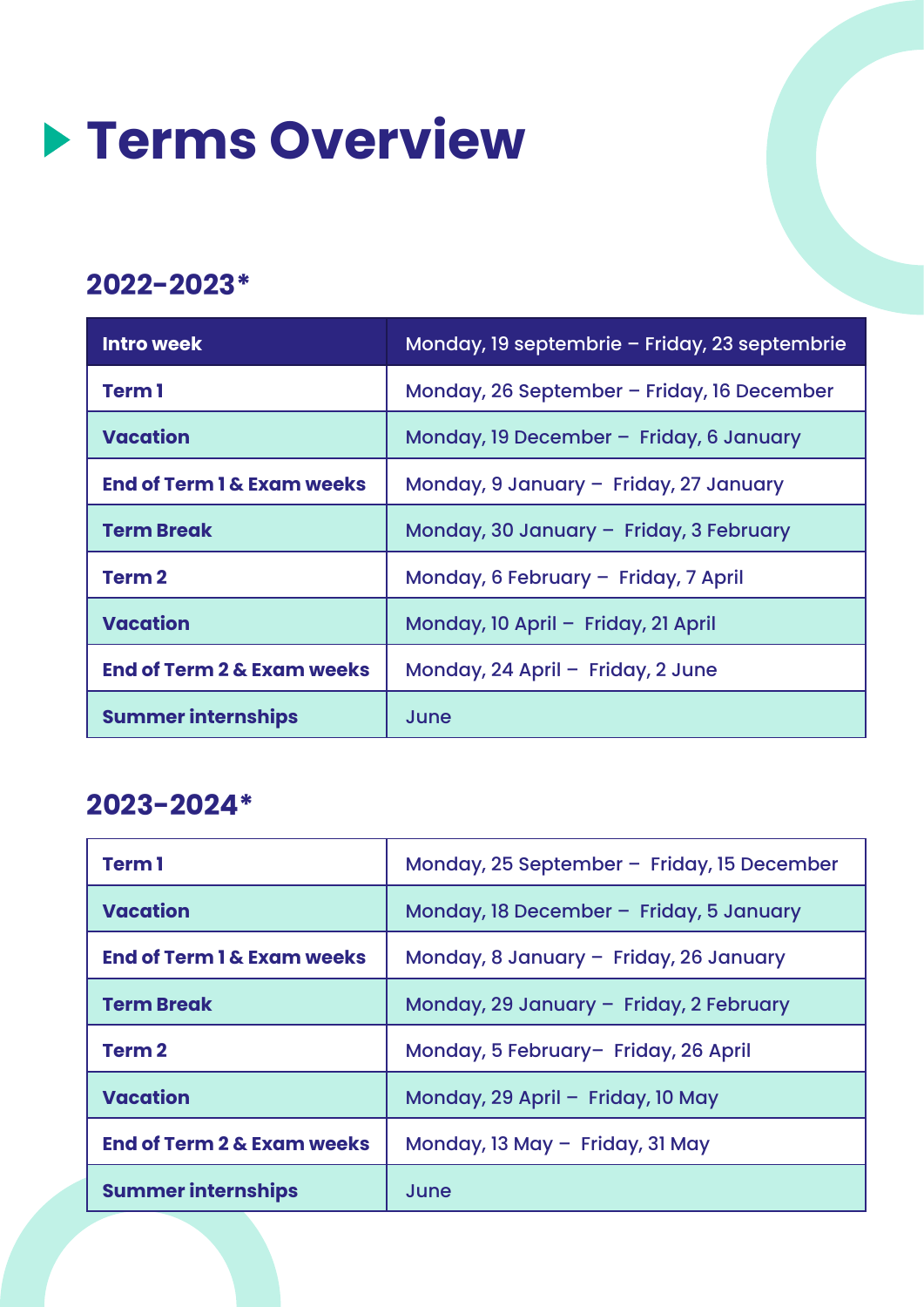

### **2024-2025\***

| <b>Term1</b>                          | Monday, 23 September - Friday, 10 December |
|---------------------------------------|--------------------------------------------|
| <b>Vacation</b>                       | Monday, 23 December - Friday, 3 January    |
| <b>End of Term 1 &amp; Exam weeks</b> | Monday, 6 January - Friday, 17 January     |
| <b>Term Break</b>                     | Monday, 20 January - Friday, 24 January    |
| <b>Term 2</b>                         | Monday, 27 January - Friday, Il April      |
| <b>Vacation</b>                       | Monday, 14 April - Friday, 25 April        |
| <b>End of Term 2 &amp; Exam weeks</b> | Monday, 28 April - Friday, 16 May          |
| <b>Summer internships</b>             | June                                       |

\* Note: The dates given above are indicative and subject to change, furthermore, for some programmes the dates of required attendance may vary.

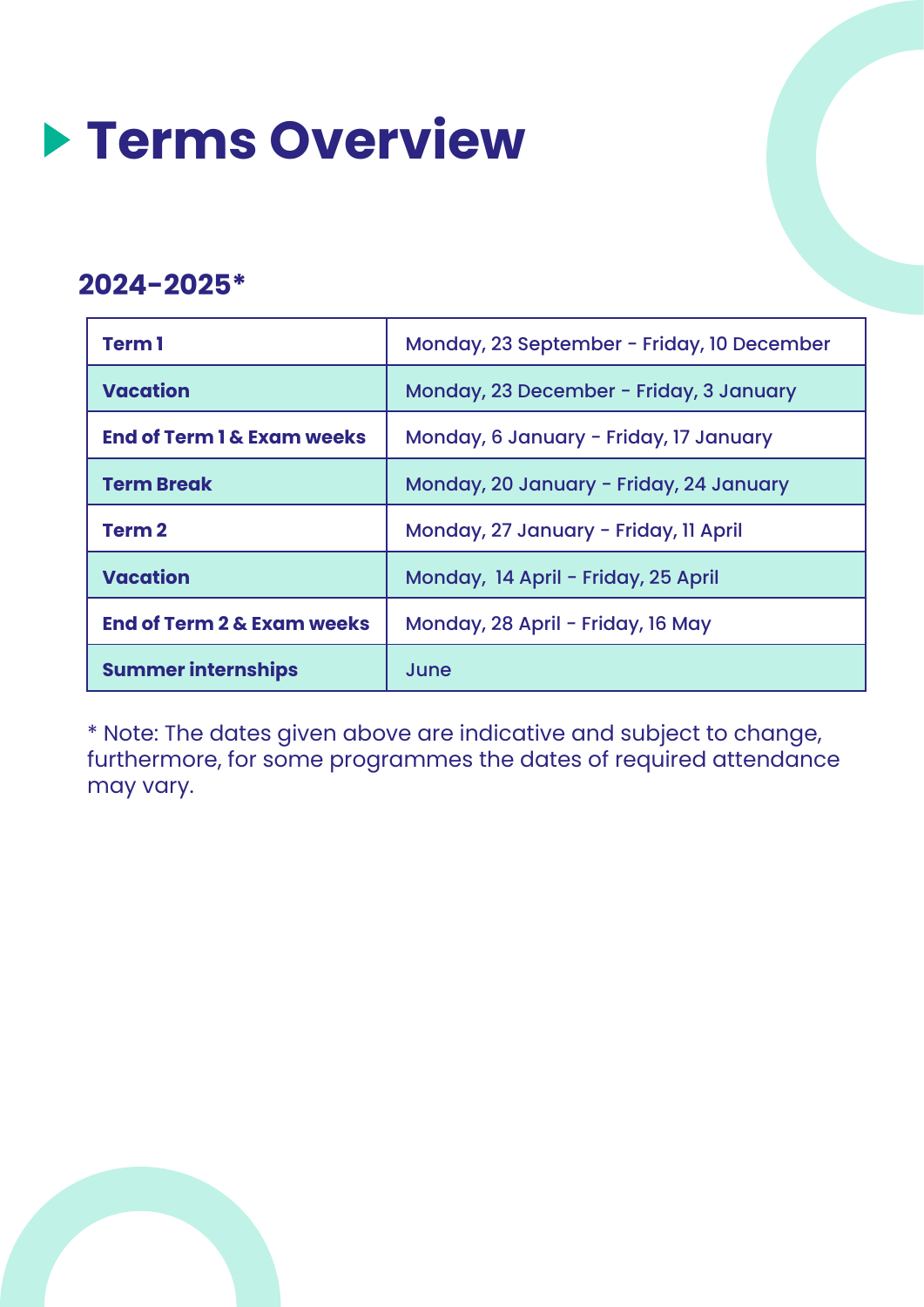# **Student Experience**

As a school, BISM has always focused not just on academic learning, but on creating memorable experiences through different tools and activities. All these experiences aim to help you prepare for a competitive job market and grow in areas such as:

- **Turning you into an independent learner**
- **Thinking critically**
- **Learning how to efficiently work in a team**

Plus, your experience goes beyond the classroom with:

### **Studying in Bucharest**

*– a city with a cool vibe, active social life and the heart of the Romanian business world.*

### **Meeting new people**

*– attend social gatherings and events as part of a big community that BISM has to offer.*

#### **Focusing on your wellbeing**

*– get access to student support through to Career Counselling and Individual Coaching Sessions.*

### **Having your voice heard**

*– Student Association and Student Voice Forums ensure that your feedback is valuable.*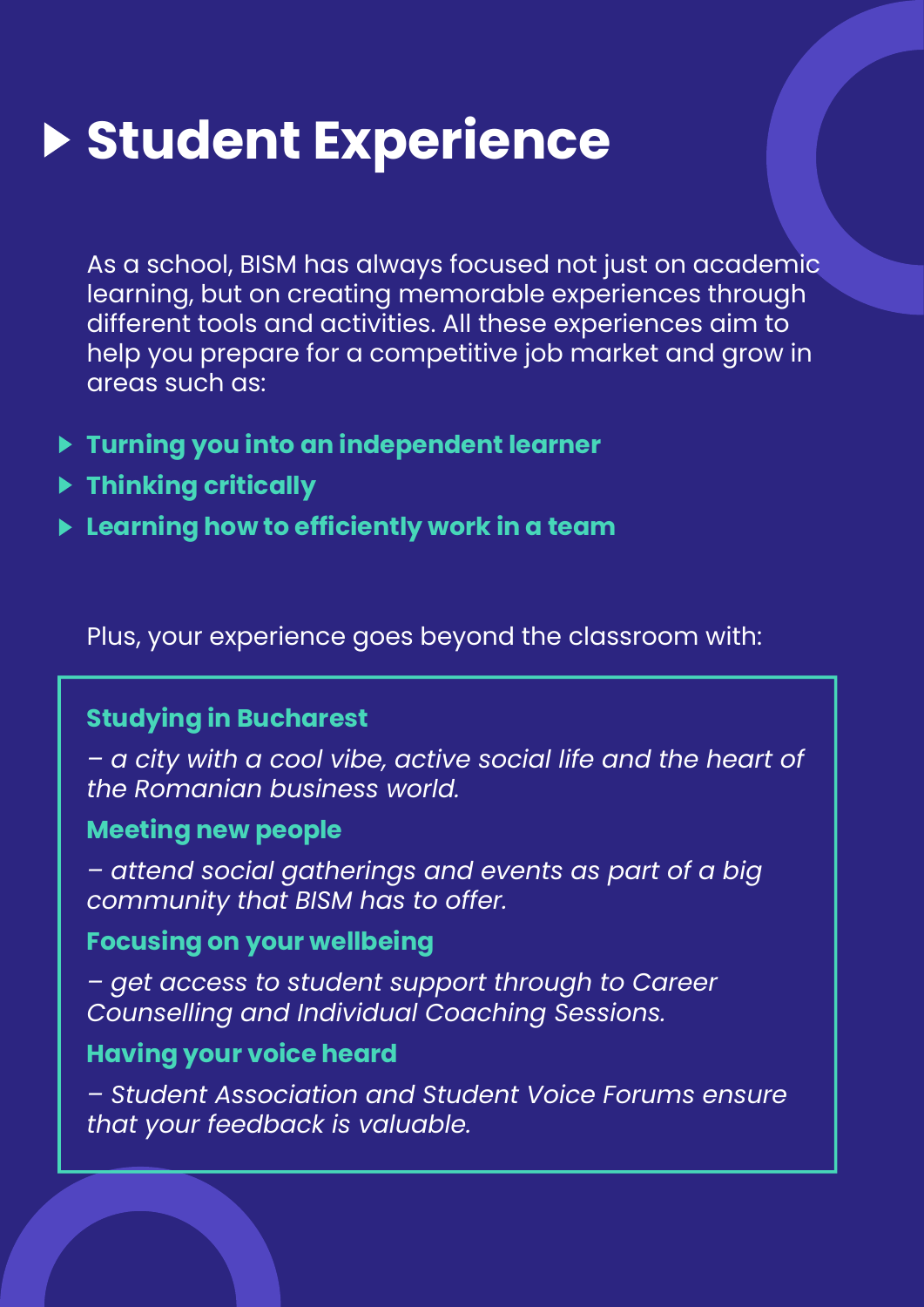# **Fees & Scholarships**

| <b>Yearly Fee</b>                        |                                                                                              |  |
|------------------------------------------|----------------------------------------------------------------------------------------------|--|
| €7,800                                   |                                                                                              |  |
| <b>Application fee</b>                   |                                                                                              |  |
| €50                                      |                                                                                              |  |
| € 100                                    | For those without a language certificate,<br>including the cost for an English language test |  |
| <b>Early Bird</b>                        |                                                                                              |  |
| € 2,000                                  | For registrations completed before I May                                                     |  |
| <b>Appliable one time:</b>               |                                                                                              |  |
| € 250                                    | Bring a friend* - for each one, applicant and friend                                         |  |
| <b>Appliable for each academic year:</b> |                                                                                              |  |
| € 3,000                                  | Founders' scholarship ( $\epsilon$ 1,000 per year)                                           |  |
| €1,500                                   | Outstanding candidates ** ( $\epsilon$ 500 per year)                                         |  |

**\*** A student can apply for an unlimited numbers of this type of scholarship, at the time of their application and throughout the 3 years of the program. This scholarship is not considered for the threshold of € 2,300 maximum scholarship discount.

**\*\*** The quality of the application will be reviewed on criteria like: over 9 average grade at Bac exam, participating in national or international Olympiad, social involvement – long term volunteering or activism.

The scholarships above can be cumulated to up to a maximum of € 2,300 per year.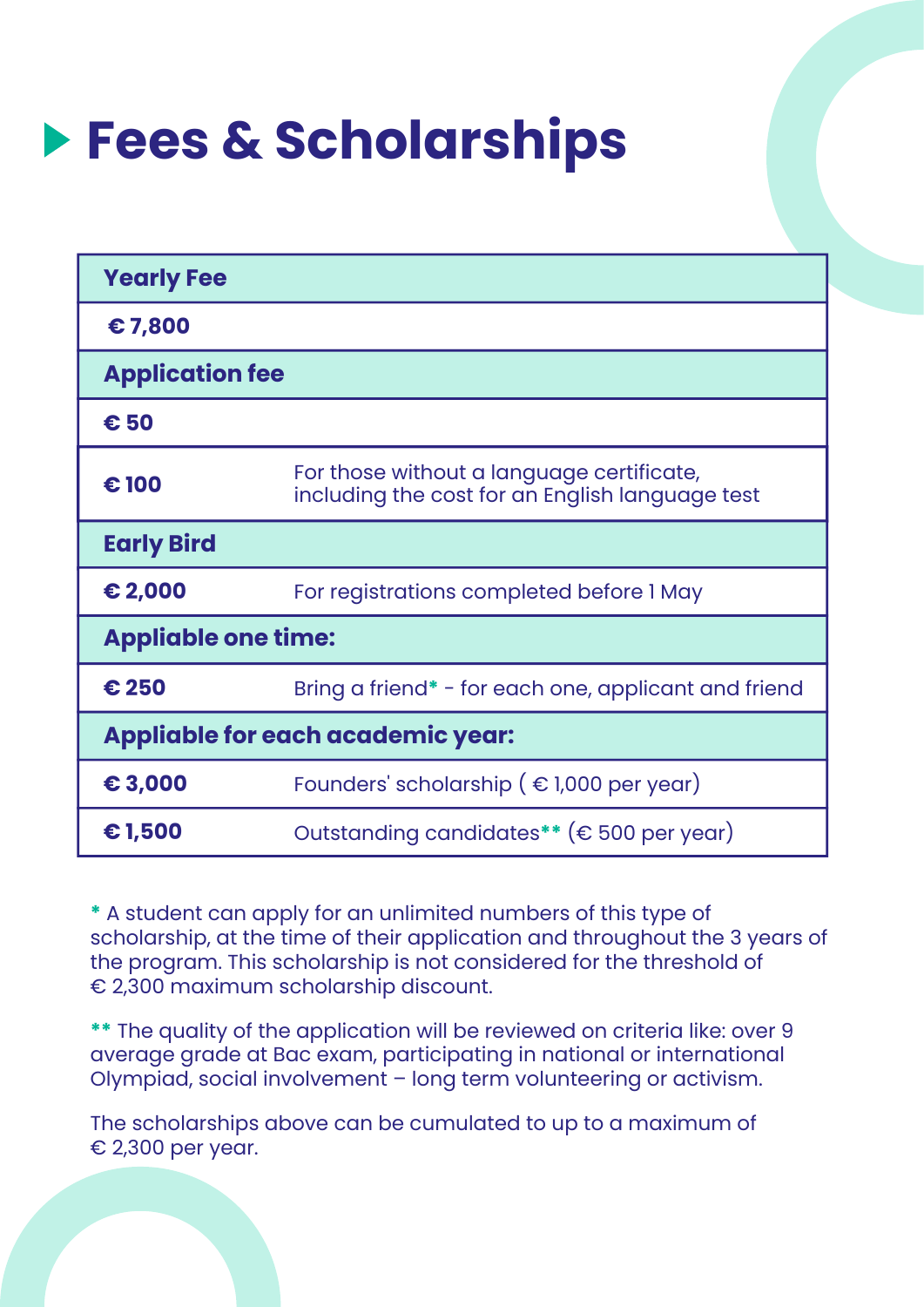# $F$  F I N S **FINS Student Loan**

### **Up to € 25,000 for all EU students**

that want to apply, applied, or have already received an offer to study an undergraduate or postgraduate course.

For more details about the student loan criteria and application, visit *www.hellofins.com.*

\* FINS is the only financing service in Romania that offers loans for students who want to study abroad or in Romania.